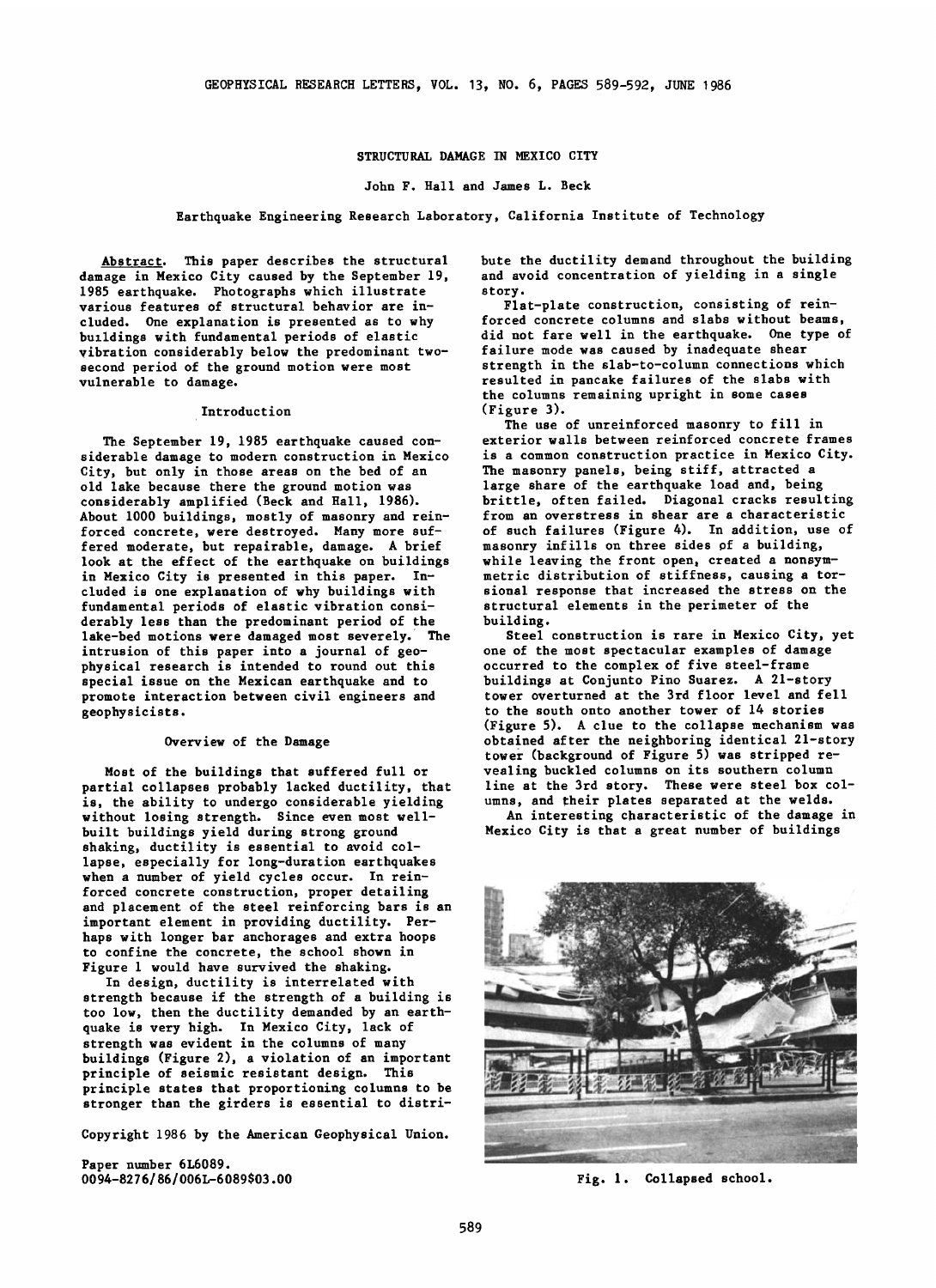

**Fig. 2. Weak columns.** 

**collapsed in their upper stories, leaving the lower portion intact (Figure 6). One possible reason for this behavior is that designers tapered the column sizes severely in the upper stories, permissible if only gravity and wind loads act, but unwise for earthquake loads. Another possibility is through impact between two buildings of different heights, spaced closely together (Figure 7).** 

**Although most of the damage occurred to superstructures, there were some foundation failures. Those multistory buildings in Mexico City founde½ on piles that were not long enough to bear on th• firm stratum below the soft clay layer may have slipped downward during the earthquake. This may be why the building shown in Figure 8 tilted.** 

#### **Discussion of the Damage**

**The predominant two-second period in the ground motion recorded at the SCT site on the lake bed (Beck and Hall, 1986) suggests that structures with fundamental periods of elastic vibration of around two seconds should be particularly hard hit due to resonance. However, this is an oversimplification because most** 



**Fig. 4. Cracked masonry infills.** 

**buildings do not behave elastically during strong ground shaking as economics prevents them from being designed to do so. As a structure yields (begins to suffer damage), it softens, and its effective period of vibration lengthens. Thus, a building having an elastic period of two seconds or more may move away from being in resonance with the ground shaking as its response increases. On the other hand, a building having a shorter period of elastic vibration may move into** 





Fig. 3. Flat plate construction. **Fig. 5. Toppled tower at Pino Suarez.**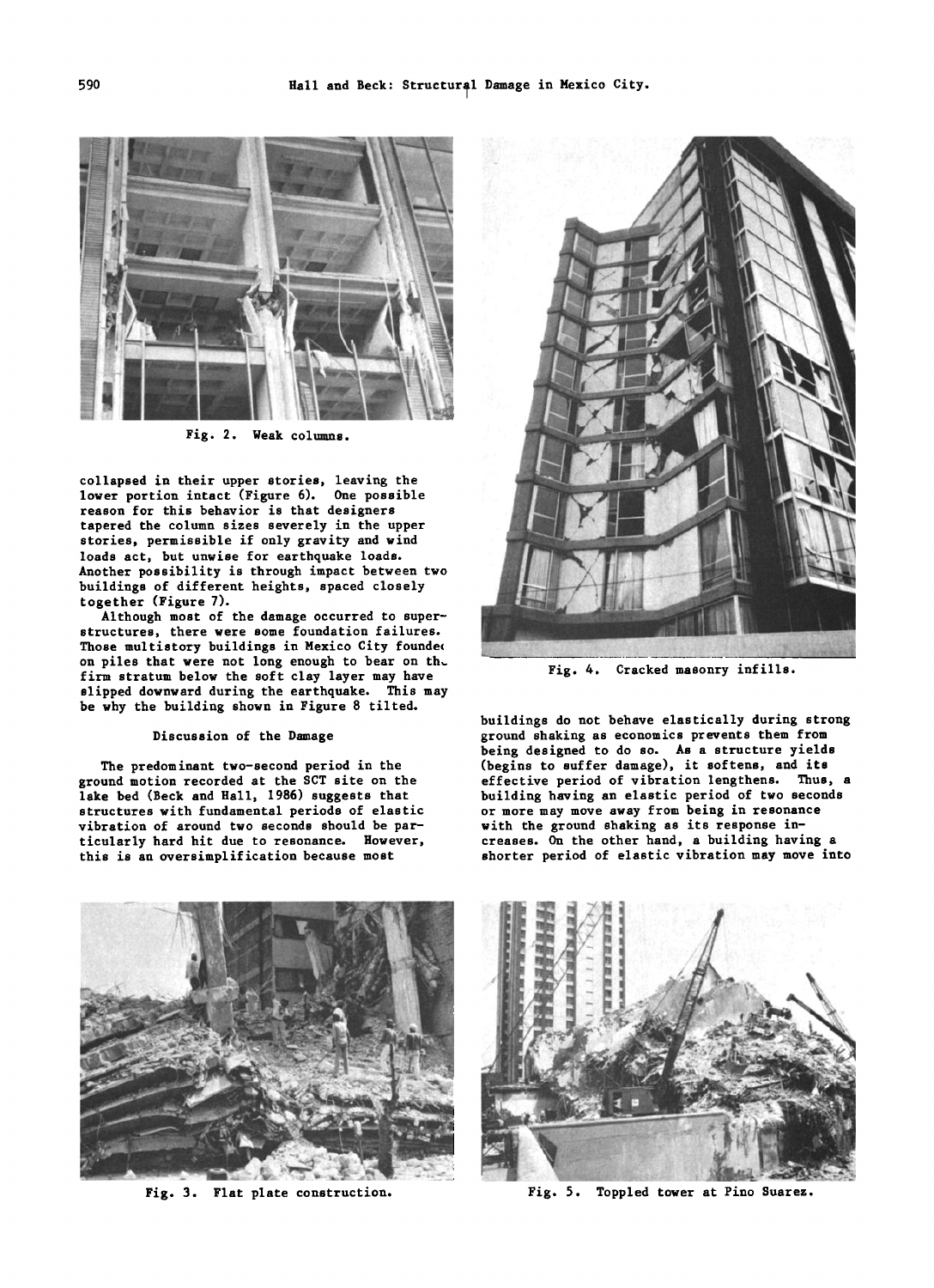

**a resonance condition as it yields. Indeed, the most vulnerable buildings in Mexico City were those in the 6 to 15 story range; about 20% of these that were located in the area of damage either collapsed or were severely damaged. Since N-story buildings have, in Mexico City, a fundamental period of elastic vibration of about N/10 seconds (Kobayashi et al., 1986), periods of the most vulnerable buildings ranged roughly from 1/2 to 1-1/2 seconds.** 

**The effect that yielding has on the seismic attack a structure receives can be demonstrated by a time-history analysis using an elasticplastic, hysteretic model. Consider a set of buildings from 2 to 40 stories which meets the seismic provisions of the building code in Mexico City. By this code, the strength of the building must be sufficient to resist a set of forces acting at the floor levels equivalent to the inertia forces produced by vibration of the building in a linear deformation shape. The sum of these design forces equals the product of the building weight and a seismic coefficient of 0.06 (independent of N) and a design load factor of, say, 1.2. Assume the structure vibrates in a single, linear deformation shape with elastic**  period of vibration of N/10 seconds and elastic-<br>plastic force-displacement relation. Introduce an overstrength factor to enable a two-story<br>building to behave elastically without yielding **building to behave elastically without yielding Fig. 6. Upper story collapse. since this agrees with the evidence. Analysis shows that a factor of 2.7 will suffice when the input is taken as the SCT east-west ground motion. Postulate a decrease in the overstrength factor with building height according to 1 + 3.4/N. Such a relationship is reasonable because short buildings are often bearing wall structures which can be considerably stronger than the code requires, while tall buildings are beam-column frame strucures, often with masonry infills, which have relatively much less reserve strength.** 



**Fig. 7. Impact damage.** 

**Results from time-history analyses for the SCT** 



**Fig. 8. Foundation failure.**